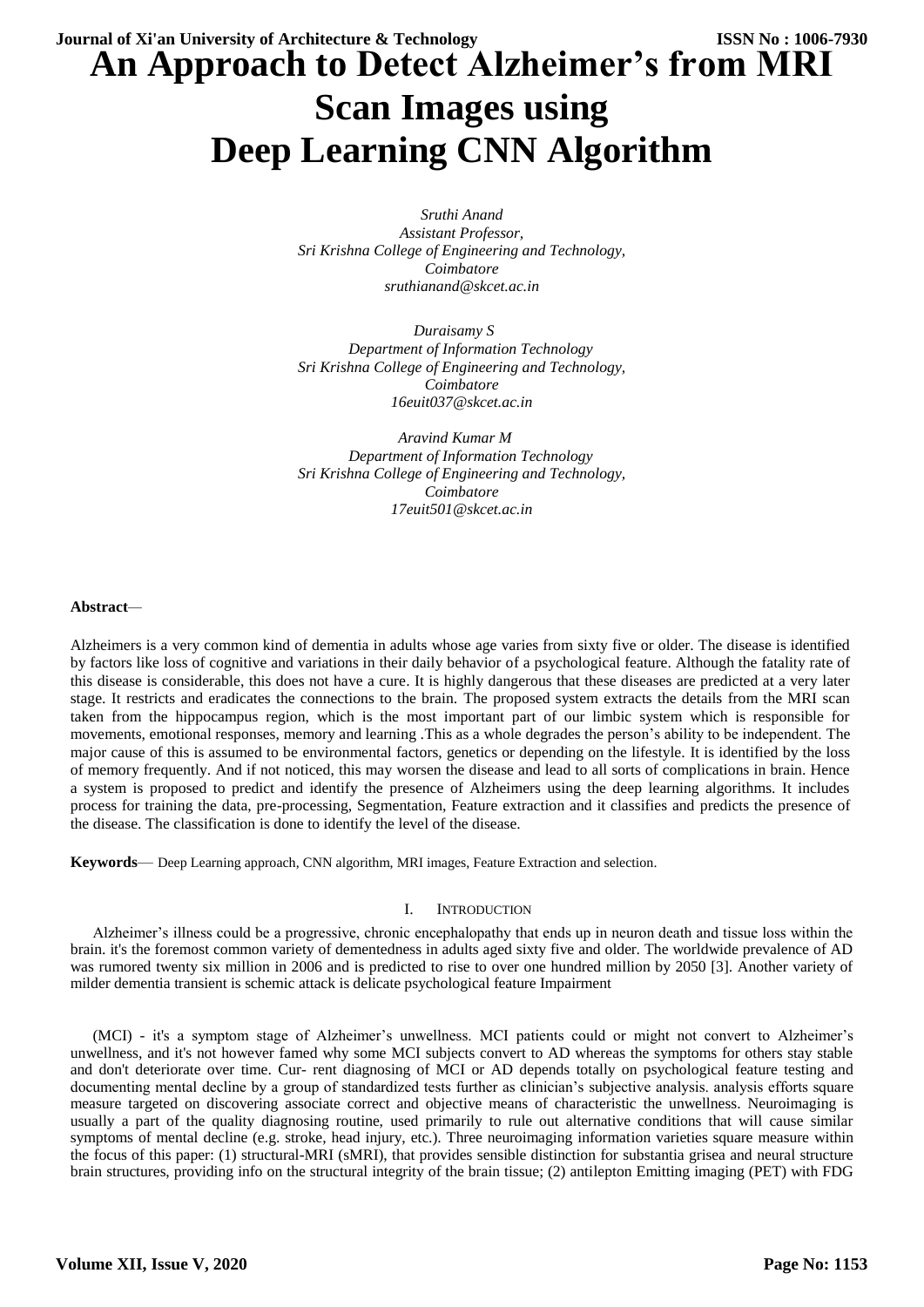(a radio labeled aldohexose analogue) , that measures aldohexose metabolism within the brain; (3) PET with AV45 radioactive tracer, that binds to the amyloid plaques within the brain, therefore lightness areas with high amyloid burden (one of the hallmarks of AD). PET imaging provides insight into the purposeful integrity of the brain tissues, action the areas with increased/reduced activity or amyloid deposition within the brain. Figure one shows a comparison of wreath views between associate Alzheimer"s patient (left on all panels), MCI patient (middle on all panels) and traditional management subject (right on all panels. prime panel shows a structural imaging scan, middle panel shows PET-FDG scan and bottom panel shows PET-AV45 scan. the themes we tend to selected to point out here square measure representative of the pathological changes occurring within the brain throughout AD, MCI and traditional aging. during a clinical setting, a trained neuro radiologist can assess the "shrinkage" of a the brain tissue on the s-MRI information and confirm whether or not it corresponds to traditional aging or tis- sue degeneration as a results of dementedness. On the PET-FDG pictures, a neuroradiologist can examine the intensity of the components within the completely different areas within the brain lower pixel intensity corresponds to lower aldohexose consumption by the brain, indicating a lower activity. Similarly, on PET-AV45 pictures, a neuroradiologist is examining the relative component intensity in numerous brain structures a proxy of the quantity of amyloid plaques within the brain. it's necessary to notice that there's an outsized inter- and intra- subject variability in neuroimaging information. traditional subjects could have larger structural atrophy within the brain, that the brain of some AD patients could ap- pear traditional. the themes shown in figure one were chosen specifically to spotlight the "best-case" expected changes.

Though refined, these changes give necessary diagnostic info to clinicians. for several subjects during this dataset, the changes aren't therefore pronounced. during this project, we tend to have an interest in responsive the subsequent questions: (1) whether or not a deep neural network may be trained to perform this tough diagnostic task of classification between 3 categories of subjects: traditional Controls (NC), delicate psychological feature Impairment (MCI) patients, and Alzheimer"s unwellness (AD) patients; and (2) that of those neuroimaging information sources contains additional diagnostic information.



#### Fig 1.1 Scanned images of MRI

**Figure 1** s-MRI (top), PET-FDG (middle) and PET-AV45 (bottom) samples of 3 teams of subjects: AD (left on all panels), MCI (middle on all panels), NC (right on all panels). prime panel shows the structural changes occurring within the brain - tissue shrinkage. Middle panel shows the diminished metabolic activity in AD and MCI patient relative to the NC subject. Lower panel shows the accumulated quantity of amyloid plaques detected in AD and MCI patients relative to the NC subject.

#### II. EXISTING WORK

Medical image analysis has benefited from the event of deep neural networks, that area unit used for varied tasks of classification and segmentation. coaching a deep convolutional neural network from scratch is sometimes difficult thanks to the restricted quantity of labelled medical information. A promising different is to fine-tune the weights of a network that was trained employing a massive set of labelled natural pictures. However, persistently the looks of the pictures and also the classification tasks of medical images dissent greatly from normally used benchmarks (such as ImageNet[4]). the utilization of pre-trained networks versus full coaching for medical pictures has been explored in [18].This work thought of four distinct medical imaging applications and investigated however the performance of deep CNNs (Convolutional Neural Networks) trained from scratch compared with the pre-trained CNNs finetuned in a very layer-wise manner. Their experiments incontestable that the utilization of a pre- trained CNN with adequate finetuning performed additionally as a CNN trained from scratch and were additional strong to the dimensions of training sets. Another recent work [15] explored the employment of deep CNNs to issues of pc assisted detection (CADe) within the medical realm. The authors compared the performance of CifarNet[12], AlexNet[13], and Google Net[17] with completely different model coaching paradigms on the issues of detection or classification of bodily fluid nodules and a number of other styles of respiratory organ diseases from CT pictures. They were in a position to reinforce their dataset considerably since they were victimization patches for coaching instead of full pictures. They over that transfer learning performed considerably higher than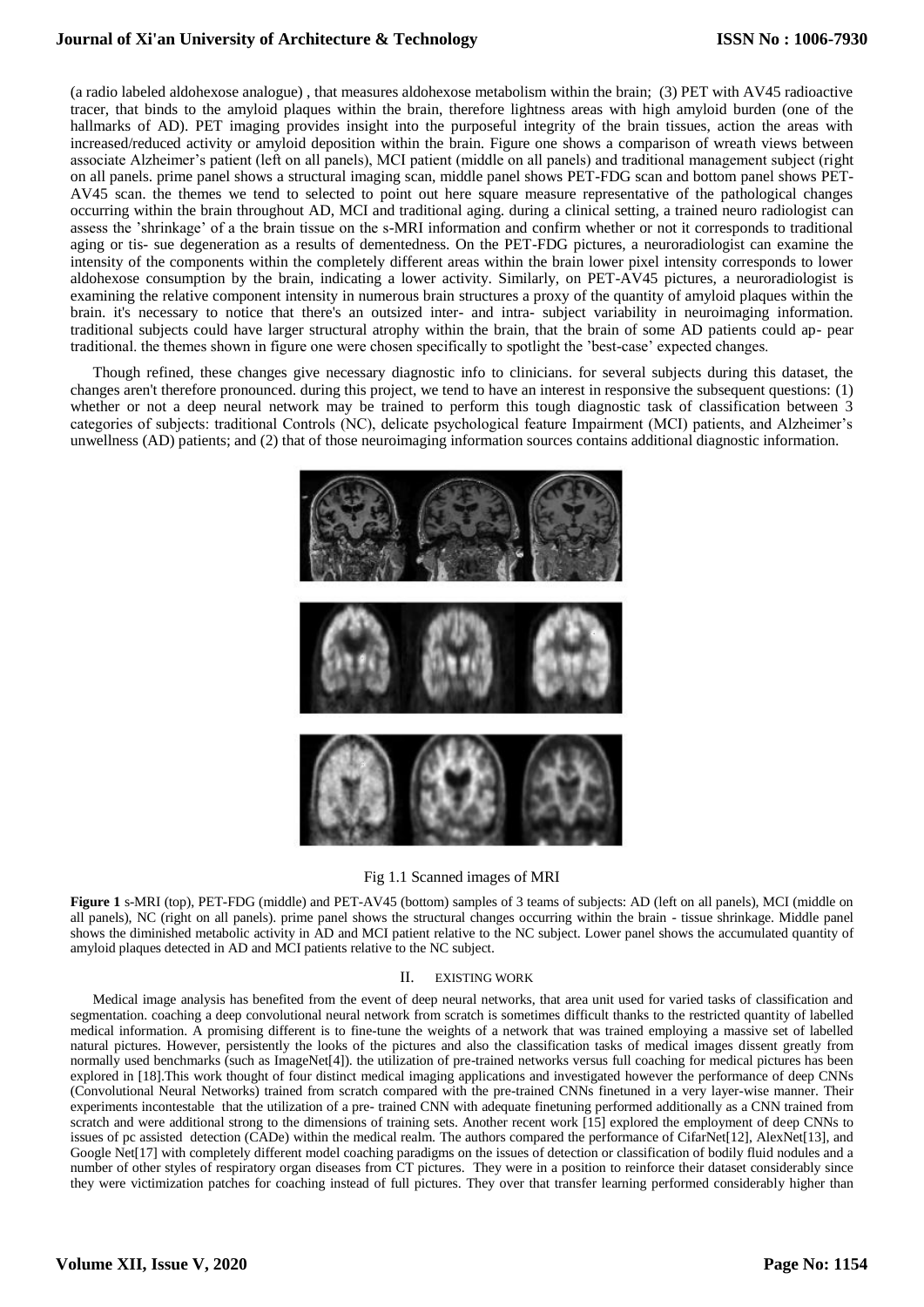coaching from scratch (similarly to [18]) which in most tasks Google Net design evidenced superior, since additional complicated network is ready to higher learn hidden structure from information.

There have additionally been many works victimization deep networks for Alzheimer"s classification. In [16] and [7] the authors used stacked AutoEncoder for AD/MCI diagnosing. they're motivated by a belief that latent high-level data could exist within the low-level options, which can profit the diagnostic model. [16] used each the imaging information (MRI and PET) additionally as alternative styles of information (different styles of psychological feature tests, CSF biomarkers) to coach the motorcar encoder. They then concatenate the origin permit level options with the SAE learned latent feature illustration, do feature choice and perform a multi-kernel SVM for diagnosing. This work is that the current state of the art for classification between AD,NC,MCI converters and MCI non-converters. [7] aims to extract options associated with AD connected variations of anatomical brain structures, such as, ventricles size, hippocampus form, animal tissue thickness, and brain volume, employing a three- dimensional convolutional autoencoder (figure 2). The motorcar encoder is pre trained to capture anatomical form variations in structural brain magnetic resonance imaging scans. The encoder is fed into absolutely connected layers that area unit then trained for every task-specific AD classification task. Their experiments on the ADNI dataset have shown higher accuracy compared to many standard classifiers.

#### III. PROPOSED METHODS

#### *A. Data*

The data for this project was obtained from the pre senile dementia illness Neuro imaging Initiative (ADNI) information (adni.loni.usc.edu). The ADNI could be an international effort with the primary goal of testing whether neuro imaging data, biological markers, and clinical and neuro psychological assessment may be combined to live the progression of mild cognitive impairment (MCI) and early Alzheimer"s disease (AD). During this work, we tend to have an interest within the following 3 forms of neuro imaging data:(1) structural-MRI (sMRI), that provides smart distinction for greysubstance and neural structure brain structures, providing info on the structural integrity of the tissues; (2) and anti-lepton Emitting pictorial representation (PET) with FDG, that provides distinction for glucose metabolism in the brain (tissue degeneration causes a decrease during this signal); (3) PET with AV45, that pro- vides distinction for Amyloid deposits in brain tissue. De- tails regarding the acquisition protocol and also the initial processing steps may be found in [8].We downloaded all knowledge currently available on ADNI database for PET and MRI scans for AD, MCI and American state subjects. As ADNI could be a longitudinal study (i.e. every subject undergoes a series of clinical, cognitive and imaging tests each half-dozen months), the diagnosing for a few subjects changes with time. If the diagnosing changes from NC to MCI / AD or from MCI to AD (i.e. worse symptoms over time), the diagnosing amendment is taken into account "conversion".



Fig 3.a) Schematic diagram of a convolutional auto encoder that works on three-dimensional volumes.2.b) Selected feature maps extracted at 3 layers of the stacked auto encoder

The above figure shows Auto encoder construct for classifying tomography brain volumes, from [7]. This image shows the auto encoder and also the learned options. The feature maps square measure later used for classification. (a)Schematic diagram of a convolutional auto encoder that works on three-dimensional volumes. (b) Selected feature maps extracted at 3 layers of the stacked auto encoder. The feature maps show (from left to right) indications of context volume, brain size, ventricle size and a model of the hippocampus.

| <b>Modality</b> | AD        | <b>MCI</b> | NC.        |  |
|-----------------|-----------|------------|------------|--|
| PET-FDG         | 241 (482) | 130 (554)  | 339 (895)  |  |
| PET-AV45        | 140 (169) | 454 (540)  | 229 (952)  |  |
| <b>SMRI</b>     | 200 (864) | 132 (651)  | 221 (1417) |  |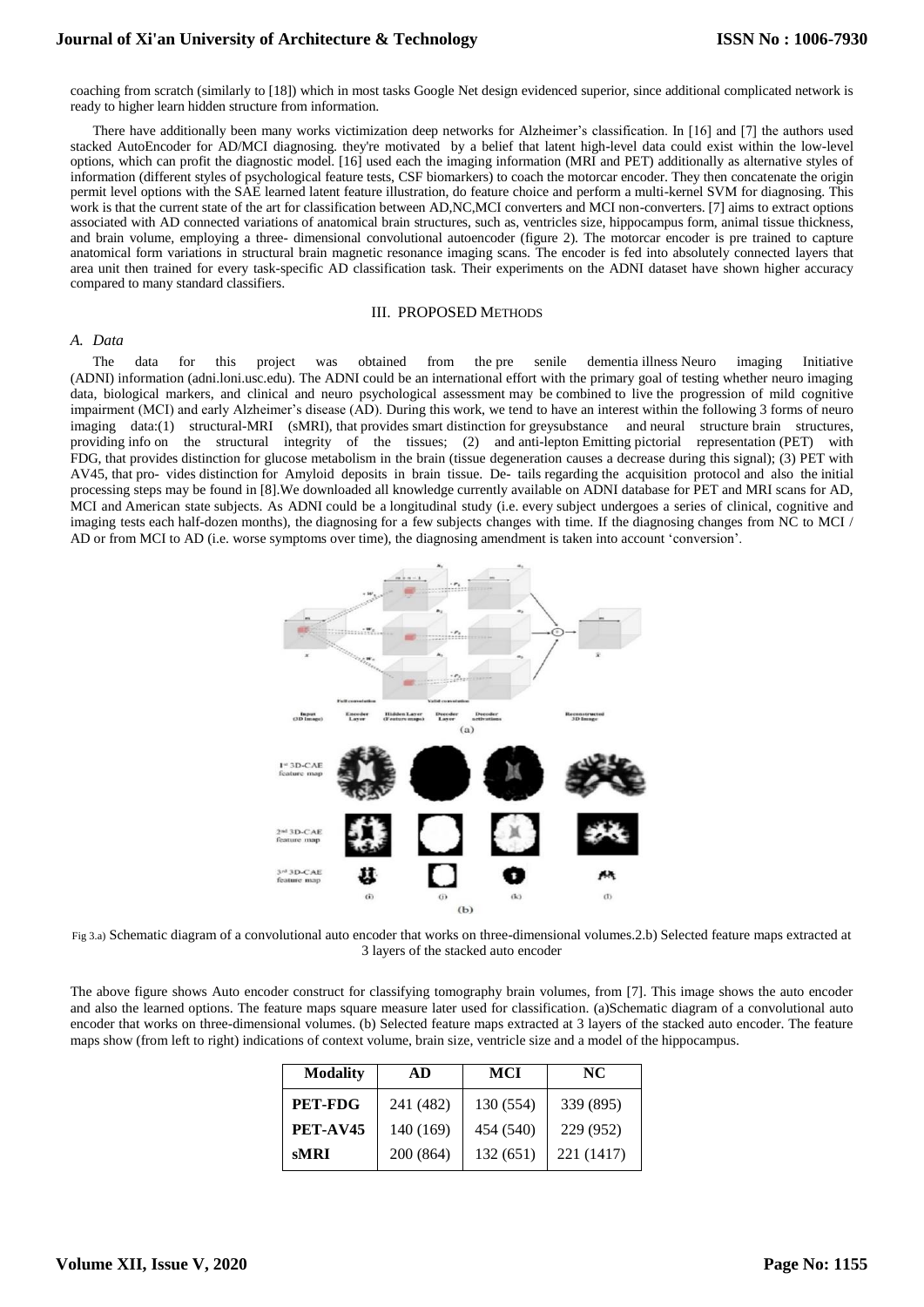**Table-1.**Number of subjects per class. Number in parentheses indicates the total number of scans (including all longitudinal scans). In this paper we decided to exclude the 'converted'/'reverted' subjects from our study knowledge, and focus on subjects whose

diagnosing is stable over time. For most subjects data at several time points is available some subjects are tested each half-dozen months for up to three years. Table one shows the entire variety of subjects in every category (the variety |the amount| the quantity) in parentheses indicates the entire number of scans (including all longitudinal scans available).

### *B. DataPreprocessing*

The information may be a volume scan in NIfTI format [1].We used the Nibabel software system package [6] to scan the raw data. Files that were corrupted in a way and weren't read- in a position by NiBabel software system were excluded from the study. Following this, the data for each scan is a three-dimensional volume of size KxLxM, where K,L,M vary between different imaging centers (depending on the resolution of the MRI/PET scanner) and modalities. thanks to the modest size of our dataset, since coaching the network from scratch would in all probability have crystal rectifier to overfitting, we tend to experimented with utilizing a neural network pre-trained on natural images (AlexNet trained on ImageNet) and fine-tuning the last few layers. because the expected input is second pictures, we tend to produce the subsequent pictures from the volume data:





### Fig 3.2 Images created from MRI data

**Figure 3**.Example of different images created from s-MRI data of a single subject Top-left: axial view (ax key image), top- middle: coronal view (coronal key image), top-right: sagittal view (sag-key image). Bottom-left: ax3 image, bottom-middle: cor3 image, bottomright: sag3 image.

Before and behind the mid-sagittal slice within the G and B channels. An example ensuing image is shown in figure 3 (2nd row-middle) .Axco sag-mid-axial slices in the R channel, mid-coronal slice within the G channel and mid-sagittal slice within the B channel. An example ensuing image is shown in figure3 (bottom row). These pictures were normalized to the vary of [-128,128], and resized to size 227x227 (compatible with Alex Net expected input size and range) using 2nd order spline interpolation.

#### *Information augmentation*

 To increase the number of information on the market to the network, we additional mirror-transformed pictures to the coaching set. As we have a tendency to AR coping with brain pictures, we have a tendency to believe that alternative methods of information augmentation (i.e. random crops, scales and color jittering) don't preserve the diagnostic worth of the image. The data was randomly divided into training and testing sets on the topic level (rather than on the scan level, to avoid potential bias of getting information of an equivalent subject at completely different time points in each the coaching and testing sets).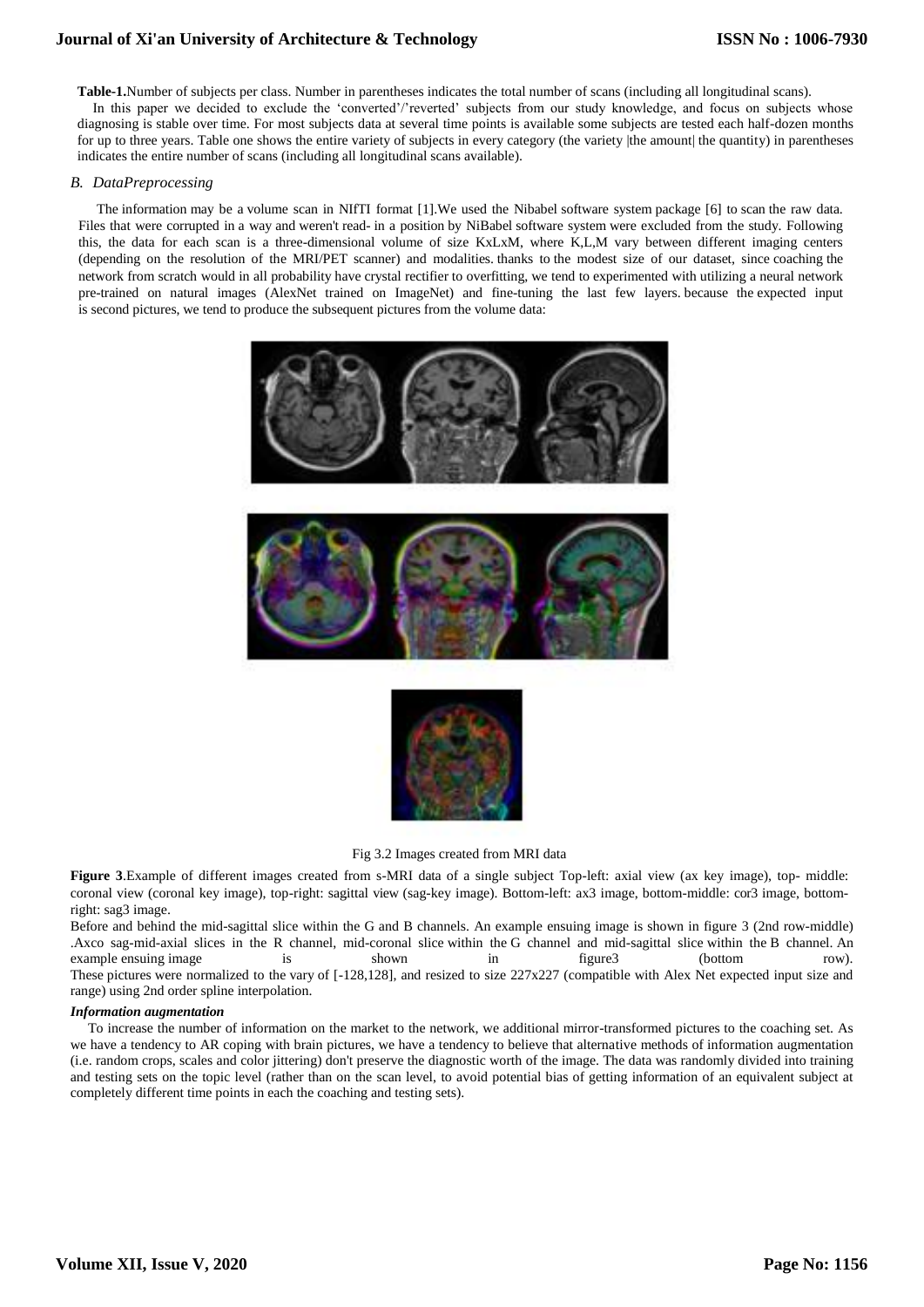

**Figure 3** Architecture. Includes five convolutional layers and three fully-connected layers.

#### *C. Training*

Due to the restricted quantity of coaching information in ADNI, we have a tendency to select to figure with pre-trained network. We have a tendency to fine-tuned AlexNet[14] (figure 4) that was pre-trained on the ImageNet benchmark [4]. Fine-tuning was performed on images of the three modalities (sMRI, PET-FDG and PET AV45) and seven image sorts, as represented in figure three. The depth of finetuning (meaning that layers AR tuned) and therefore the learning rate have an outsized impact on the accuracy results. We have a tendency to test the accuracy of the fine-tuned network that was trained with learning rates of 0.001, 0.005, 0.01 and 0.015. These learning rates were chosen supported the work of Taj bakhsh et al [18] that consistently explores fine- standardization of neural networks for medical pictures.

An equivalent learning rate was used for all of the fine-tuned layers, which AR fc8, fc7-8, fc6-8 and conv5+fc6-8. All layers were initialized with ImageNet weights and biases, aside from fc8, that was initialized with random values from a Gaussian distribution. Coaching was through with dropout of zero.1 (keep rate of zero.9), mini-batch size of thirty pictures, and Adams- optimizer [11].We enforced the coaching and testing on Tensor Flow [2].

Owing to the big impact of the training rate and depth of fine-tuning, we have a tendency to explored a 2-step coaching theme. In this approach, we first perform coarse-tuning for fc8, with a large learning rate, and then fine-tune all the layers down to conv4 with a tiny low learning rate.

#### IV. EXPERIMENTAL RESULTS

#### *A.* Accuracy Measurements

| We | measured                                   | the | classification | accuracy | trom | the<br>---- | following | experiments: |
|----|--------------------------------------------|-----|----------------|----------|------|-------------|-----------|--------------|
|    | Single-modality single-view classification |     |                |          |      |             |           |              |

 In these experiments we have a tendency to were curious about understanding that of the 3 modalities and that of the 3 doable orientations (axial/coronal/sagittal - mentioned as a key, corkey, sag key during this paper) and also the 3 aggregated orientations (referred during this paper as ax3, cor3,sag3) contain the foremost diagnostic data, therefore achieving higher accuracy. We have a tendency to vary the quantity of layers that were fine-tuned and experimented with completely different learning rates, as antecedently delineated. The results of those experiments, with the hyper parameters that yielded the very best accuracy, area unit summarized in table2.

#### **Single-modality single-view 2-step fine tuning**

In these experiments we have a tendency to set initial tuned fc8, that was initialized with random weights and biases, with a high learning rate (α) of 0.015 then fine-tuned the network's deeper layers, from conv4 to fc8 with smaller learning rates, in a very vary of 0.0001 to 0.002. We have a tendency to found that the second step typically improved upon the accuracy of the primary step by some percent"s. However, ballroom dancing multi-layer calibration with a medium learning rate achieved higher results.

# **ALZHEIMER'S DISEASE CLASSIFICATION**



Alzheimer's disease is a type of dementia that causes problems with memory, thinking and behavior. Symptoms usually develop slowly and get worse over time, becoming severe enough to interfere with daily tasks.

Login and Upload the image in the format ".jpg" to get the Alzheimer Output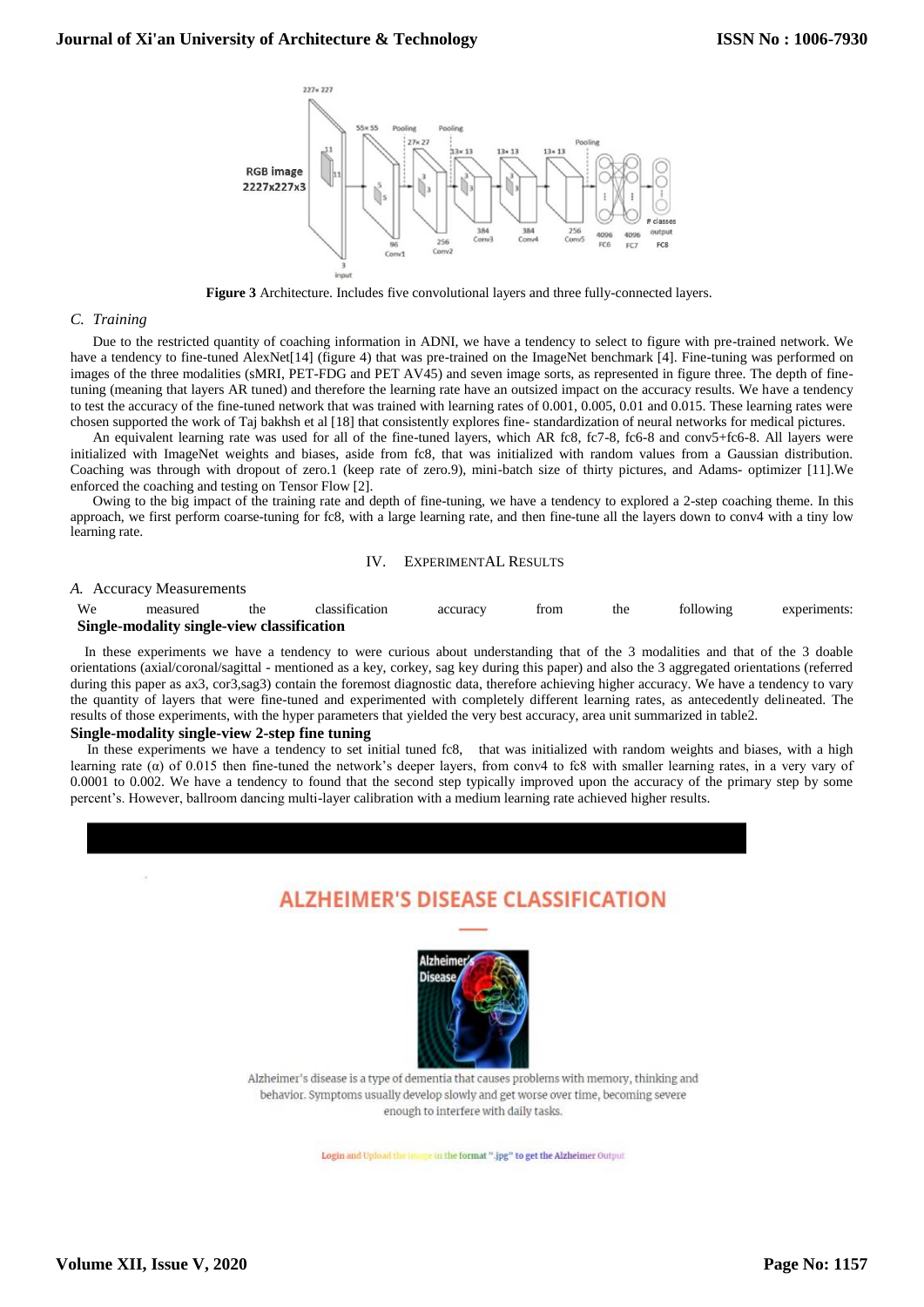Fig 4.1 Login details

# **Alzheimer's Disease Classification**

View Other Results

iew Other Results

ile uploaded successfully



Fig 4.2 Uploading the scanned images

# **Alzheimer's Disease Classification**



Fig 4.3 Prediction using the trained model

The above figures shows us a)the initial login page which is required when there is a need to verify the Alzheimer"s disease. Fig 4.2 shows the login procedure to upload the scanned images which will be verified and compared to the trained data to predict the output. Fig 4.3 shows the final expected result which produces the result of the uploaded image on comparison with the trained image.

# V. CONCLUSION

Deep learning ways became present in computer vision applications. In medical imaging, because of a way smaller quantity of labelled information, these techniques face several challenges. During this work, we tend to explored whether or not a network pre-trained on natural pictures may be fine-tuned to classify neuro imaging data in which the difference between the various categories area unit terribly delicate, even for the human eye. Our results conclude that with the obtainable information, the network will learn to classify the 2 extreme categories(NC vs AD),but when faced with a three-way classification task, it"ll not reach good accuracy. The rational for this is not solely the restricted quantity of information, however additionally the anomaly in it MCI pictures look terribly kind of like each categories. Further a lot of neuro imaging information differs considerably from natural images on that our network was pertained. It's conceiving a position, thus, that given way more information, coaching the network from scratch might increase its performance. Fine-tuning a network trained on ImageNet